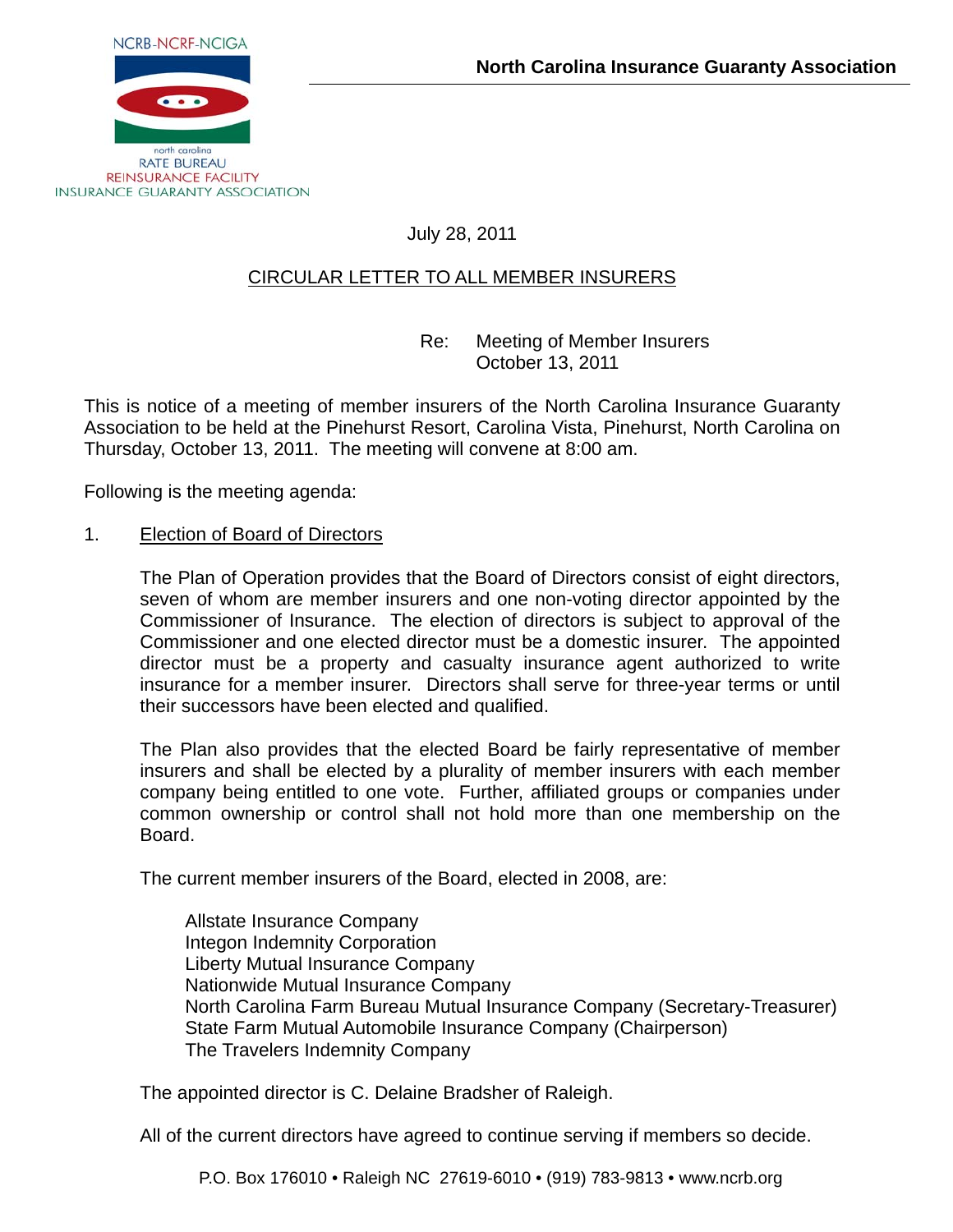We expect the Commissioner's appointment for the non-voting director will be announced at the meeting.

## 2. Any other Business That Might Properly Come Before the Meeting

We encourage you to have a representative of your company attend this meeting. For directions, or help with reservations or other arrangements, call Lois Murphey at (919) 783- 9790.

For companies that cannot be represented in person, the Plan allows voting by proxy. A proxy form is attached and we appreciate your completing this form and returning by September 15, 2011, whether or not your company plans to attend. If you do attend the proxy will not be used.

It is suggested that member companies consider naming as proxy one of the current member insurers of the Board of Directors.

Sincerely,

Raymond F. Evans, Jr., CPCU

Managing Secretary

RFE:lm

IGA-11-2